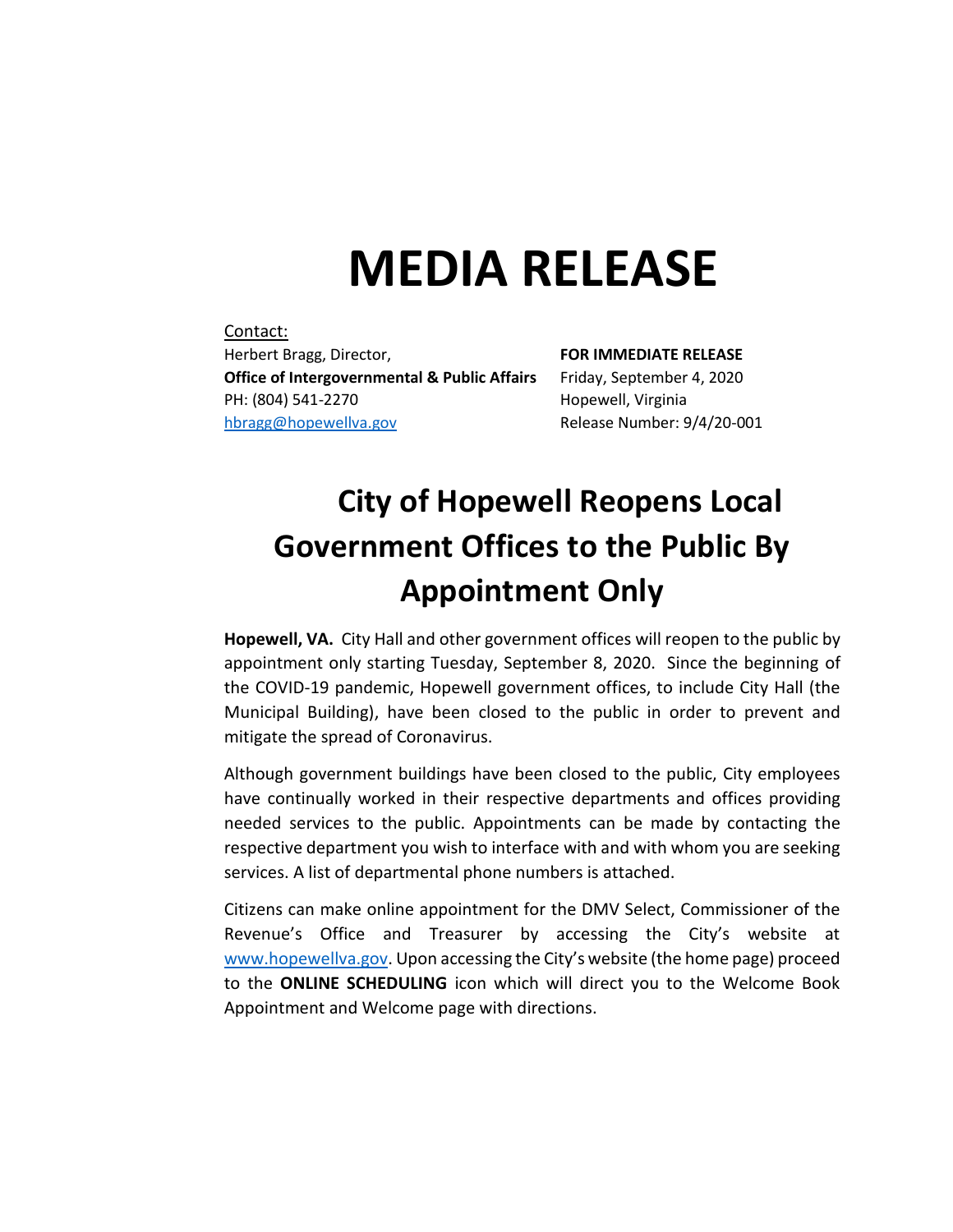The Hopewell Community Center will reopen for swimming and fitness opportunities beginning on Tuesday, September 8, 2020. To use the facility, members will be required to schedule an appointment. Hour-long appointments will be available throughout the day, Monday-Friday, with some limitations. Appointments times will vary between the pool and the fitness area. All fitness equipment has been relocated to the gymnasium and spaced 10 feet apart to comply with Phase 3 of Forward Virginia. Sports activities like basketball, racquet, wallyball, and pickleball will not be offered at this time.

Please note that locker rooms, showers, and other communal areas in the building will not be accessible. All patrons entering the Community Center will be required to wear a mask during the check-in process and must complete a health screening and temperature scan. To schedule an appointment or to learn about the building's new operating procedures, please visit [www.hopewellrecandparks.com/appointments](http://www.hopewellrecandparks.com/appointments) or call the Hopewell Community Center at (804) 541-2353.

Park pavilion rentals will also resume on Tuesday, September 8, 2020. All private parties held a park pavilions must comply with CDC guidelines and current executive orders. Interested parties are encouraged to contact the Hopewell Community Center before visiting the building in person. To learn more about pavilion rentals, please call (804) 541-2353 or emai[l recandparks@hopewellva.gov](mailto:recandparks@hopewellva.gov)

Visitors to City Hall will need to enter at the back of the building (300 N. Main Street), enter in the door on the left, and use the phone provided to dial the department they have an appointment with (phone list will be posted). After making contact, all visitors will be escorted by a department representative.

All visitors entering the facility must be wearing a face covering and submit to a temperature check. If a visitor does not have face covering one will be provided at no cost. Hand sanitizer will also be provided to visitors conducting business with the City.

# # #